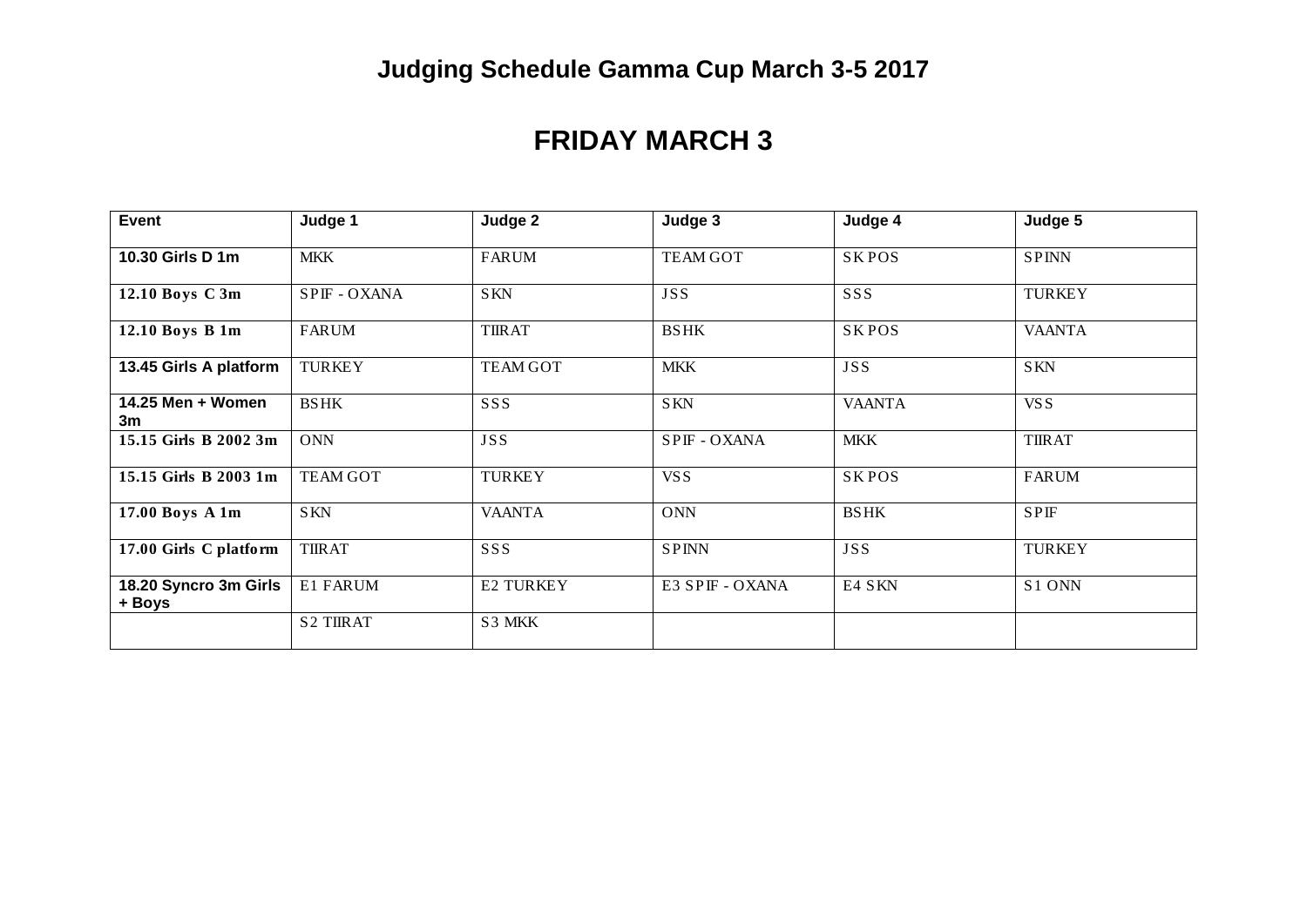## **Judging Schedule Gamma Cup March 3-5 2017**

#### **SATURDAY MARCH 4**

| Event                               | Judge 1                        | Judge 2       | Judge 3         | Judge 4            | Judge 5          |
|-------------------------------------|--------------------------------|---------------|-----------------|--------------------|------------------|
| 8.30 Girls B 2003 3m                | <b>JSS</b>                     | <b>ONN</b>    | <b>FARUM</b>    | <b>VAANTA</b>      | <b>TIIRAT</b>    |
| 8.30 Girls B 2002 1m                | <b>TURKEY</b>                  | <b>MKK</b>    | <b>SKPOS</b>    | <b>SKN</b>         | <b>SPIF-NILS</b> |
| 10.10 Boys C platform               | FARUM                          | SSS           | <b>BSHK</b>     | <b>SPINN</b>       | VS S             |
| 10.50 Girls A 3m                    | <b>TEAM GOT</b>                | <b>SKN</b>    | <b>VAANTA</b>   | <b>SPIF - NILS</b> | <b>TURKEY</b>    |
| 12.20 Boys D 1m                     | VS S                           | <b>BSHK</b>   | SSS             | <b>TIIRAT</b>      | <b>SKPOS</b>     |
| 13.10 Girls C 3m 2005               | <b>SPIF-NILS</b>               | <b>JSS</b>    | <b>MKK</b>      | <b>ONN</b>         | <b>VAANTA</b>    |
| 13.10 Girls C 1m 2004               | <b>SPINN</b>                   | <b>TURKEY</b> | <b>TEAM GOT</b> | VSS                | SSS              |
| 14.15 Men + Women<br>1 <sub>m</sub> | <b>MKK</b>                     | <b>SKPOS</b>  | <b>VAANTA</b>   | <b>FARUM</b>       | VS S             |
| 15.10 Boys A platform               | <b>SKN</b>                     | <b>ONN</b>    | <b>JSS</b>      | <b>TIIRAT</b>      | <b>FARUM</b>     |
| 16.00 Girls D 3m                    | <b>ONN</b>                     | <b>TIIRAT</b> | <b>SKN</b>      | <b>MKK</b>         | <b>SPINN</b>     |
| 17.30 Boys B platform               | <b>MKK</b>                     | <b>VAANTA</b> | VS S            | <b>TEAM GOT</b>    | <b>SKN</b>       |
| 18.30 Mix Syncro                    | E1 SPINN                       | E2 FARUM      | E3 TEAM GOT     | E4 SKPOS           | <b>S1 TURKEY</b> |
|                                     | S <sub>2</sub> JS <sub>S</sub> | S3 SKN        |                 |                    |                  |